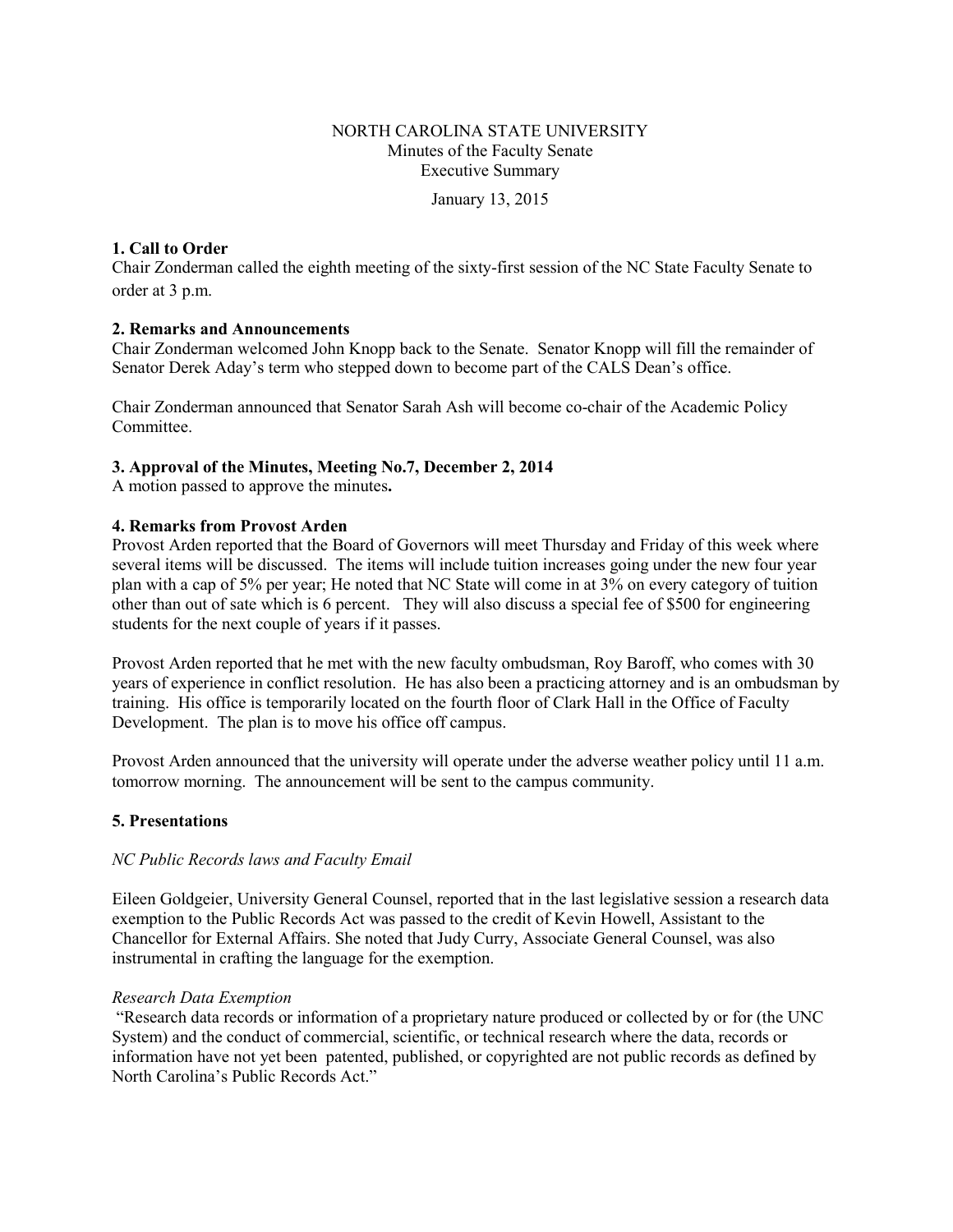### *Institutional Research and Planning*

Mary Lelik, Senior Vice Provost for Institutional Research and Planning reported on some of the activities her office is engaging in this academic year.

Lelik stated that the Office of Institutional Research and Planning is trying to reorient the office to provide service to the university community. She noted that their mission is service to the university, to provide access to reliable data and tools to contextualize the policy conversation.

Lelik stated that they have taken the goals, established objectives and created initiatives and they have characterized them by types of activities that they are engaging in this year. She went on to highlight some of the activities they engaged in last year such as enrollment model analysis, unit planning data, data for planning and evaluation, and faculty data variation.

# *Life Sciences First Year Program*

Dr. Jane Lubischer, Director of the Life Sciences First Year Program, gave a brief overview of the newly created Life Sciences Program.

Dr. Lubischer stated that the goals they had in mind for the program were for the students to have the opportunity to spend a year getting to know, in more detail, what is really available in life science at NC State and to make an informed decision, a decision based on more of the details of these programs and also on a correct rationale.

The program spans two colleges, the College of Ag and Life Sciences and the College of Sciences. There are four departments involved and within those four departments there are seven undergraduate degree programs.

# **6. Old/New Business**

# *Board of Governors Teaching Award*

Chair Zonderman stated that several non-tenure line faculty members have raised the question, why are most teaching awards on this campus open to both tenure line and non-tenure line faculty, but the Board of Governors Award is only open to tenured faculty members.

The sense of the Faculty Senate is that the Board of Governors should look at being inclusive of all teaching faculty for the award.

Chair Zonderman assigned the issue to the Personnel Policy Committee.

# **7. Adjourn**

A motion passed to adjourn the meeting at 4:10 p.m.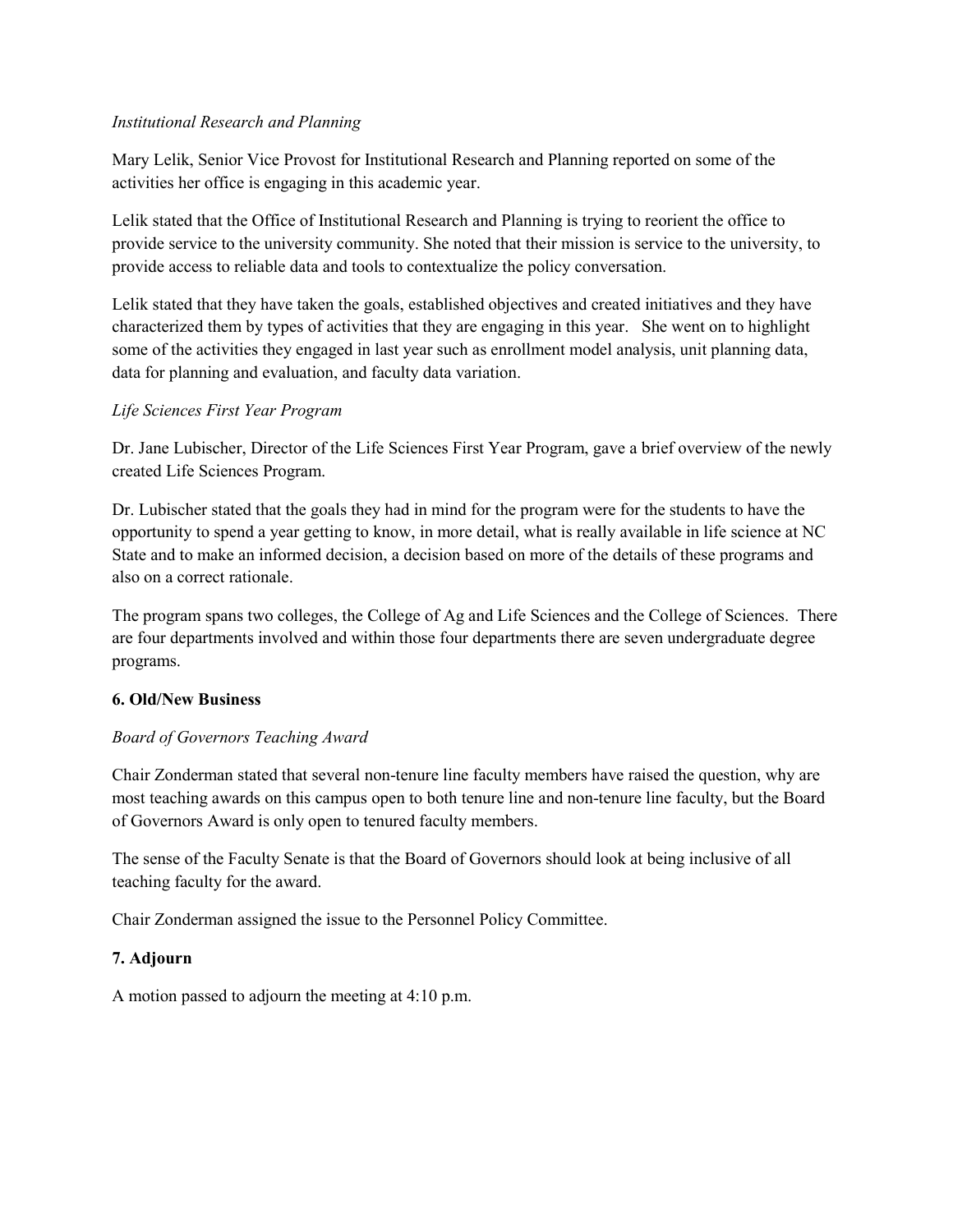#### NORTH CAROLINA STATE UNIVERSITY Minutes of the Faculty Senate January 13, 2015

# *R***egular Meeting No. 8 of the 61stth Session: Faculty Senate Chambers January 13, 2015**

**Present:** Chair Zonderman, Secretary Daley, Chair- Elect Moore, Parliamentarian Fath; Provost Arden; Senators Allaire, Ash, Auerbach, Banks, Barlett, Baumer, Bernhard, Borden, Brady, Byrnes, Cubbage, Davidian, Edwards, Fleisher, Fuentes, Gunter, Holden, Knopp, Laffitte, Levy, Nfah—Abbenyi, Orcutt, Scearce, Smith, Sotillo, Spontak, Steer, Williams

**Excused:** Senators: Krause, Lunardi, Moore, Bullock

**Absent:** Senators: Bird, Devetsikiotis, Heitmann

G**uests:** Jane Lubischer, Director, Life Sciences First Year College; Eileen Goldgeier, General Counsel; Bradley Trahon, Office of General Counsel; Josh Teder, Student Senate ProTemp; Marc Hoit, Vice Chancellor for Office of Information Technology; Betsy Brown, Vice Provost

#### **1. Call to Order**

Chair Zonderman called the eighth meeting of the sixty-first session of the NC State Faculty Senate to order at 3 p.m.

#### **2. Remarks and Announcements**

Chair Zonderman welcomed Senator Knopp back to fill the remainder of Senator Derek Aday's term.

Chair Zonderman announced that Senate Sarah Ash will become co-chair of the Academic Policy Committee.

#### **3. Approval of the Minutes, Meeting No. 7, December 2, 2014.**

Minutes of the December 7, 2014 meeting were approved as submitted.

#### **4. Remarks from Provost Arden**

Provost Arden reported that the Board of Governors meeting will take place this Thursday and Friday where several items will be discussed. The items will include the first reading of tuition and fees and tuition increases going under the new four year plan with a cap of 5% per year. He noted that NC State is coming in at 3% undergraduate, in fact 3% on every category of tuition other than out of state which is 6 percent. There are a couple of special fees, particularly the engineering fee which will be \$500 each year for a couple of years if that passes.

Provost Arden stated that he had a great meeting with Roy Baroff, the new faculty ombudsman. Roy comes with 30 years of experience in conflict resolution and he has also been a practicing attorney for several years and is an ombudsman by training as well. His office is currently a 50% appointment focusing on faculty issues. He is temporarily located on the fourth floor of Clark Hall in the Office of Faculty Development. The plan is to move his office off campus so that folks are comfortable when they go there.

Provost Arden announced that the university will operate on adverse weather status until 11 a.m. tomorrow morning. The notice will be sent to the campus community.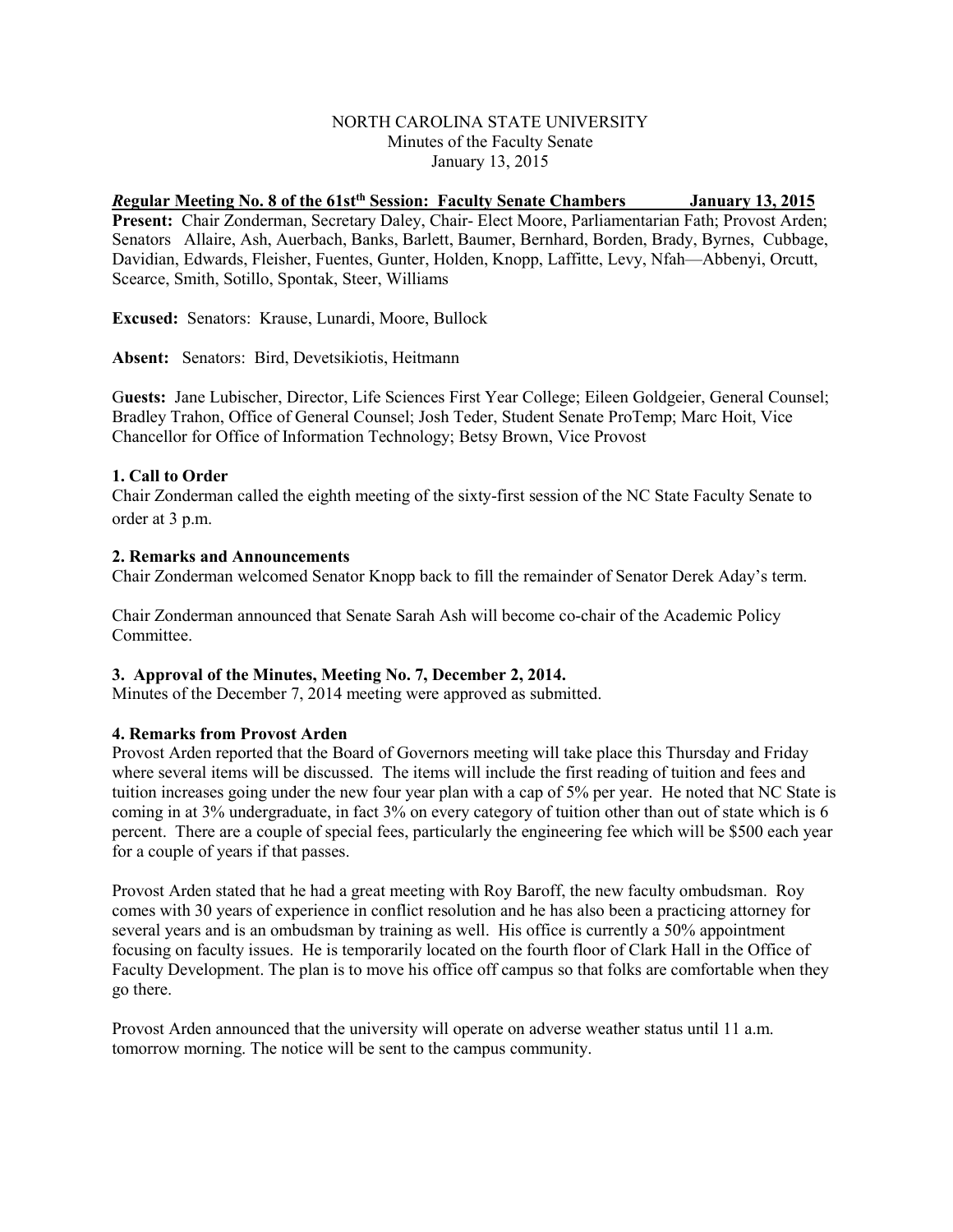#### *Questions and Comments*

#### *Is essential staff required to stay on campus?*

The response they are required to be here during adverse weather.

Senator Williams commented that this policy of siding with caution is a great policy.

#### **5. Presentations**

#### *NC Public Records laws and Faculty Email*

Eileen Goldgeier, University General Counsel, pointed out that in the last legislative session a new exemption to the Public Records Act was passed to the credit of Kevin Howell, Assistant to the Chancellor for external affairs. The Associate General Counsel, Judy Curry, was also instrumental in crafting the language for the exemption and it's a research data exemption.

Goldgeier stated that the important thing for our faculty is that all the states around us have a research data exemption to their Public Records Act. She said the university has wanted one for a while and it has been a topic of conversation and it has also been a topic of conversation with our industry partners in RTP in particular. She noted that the passing of this legislation demonstrates that times have really changed in higher education.

Goldgeier stated that the Legislature, the citizens of North Carolina, and the Federal Government, among others are expecting the university to be helping with innovation and economic development, that we need to help our faculty do research, conduct research in a manner in which they won't have to release unpublished data. The exemption reads:

"Research data records or information of a proprietary nature produced or collected by or for (the UNC System) and the conduct of commercial, scientific, or technical research where the data, records or information have not yet been patented, published, or copyrighted are not public records as defined by North Carolina's Public Records Act."

Goldgeier stated that when her office receives public records requests for faculty records, any records created or received in the course of university business are public records unless an exception applies. The university has a university records officer who will notify the faculty member that we have received a public records request, so that they will know that someone wants their records.

Goldgier stated that the university uses Postini to archive the university's emails. She said Emails are archived for seven years so we are able to respond to public records request in this regard. In particular, there was a faculty member in the College of Management who had done some consulting for the film industry and there was someone in the community who wanted all of his emails with the film industry. The person that was requesting the records did not agree with the professor's conclusion.

Eileen stated that one of the first things that they do in the University Counsel office is check to see if a faculty member has completed a notice of intent to engage in professional activities, and if that is the case, which it was in the above situation, this is the private consulting of this particular faculty member, and therefore the answer to the requestor was, we have no public records, this is the faculty member's private consulting. She noted that if you are doing private consulting, please fill out a notice of intent to engage in professional activities for pay.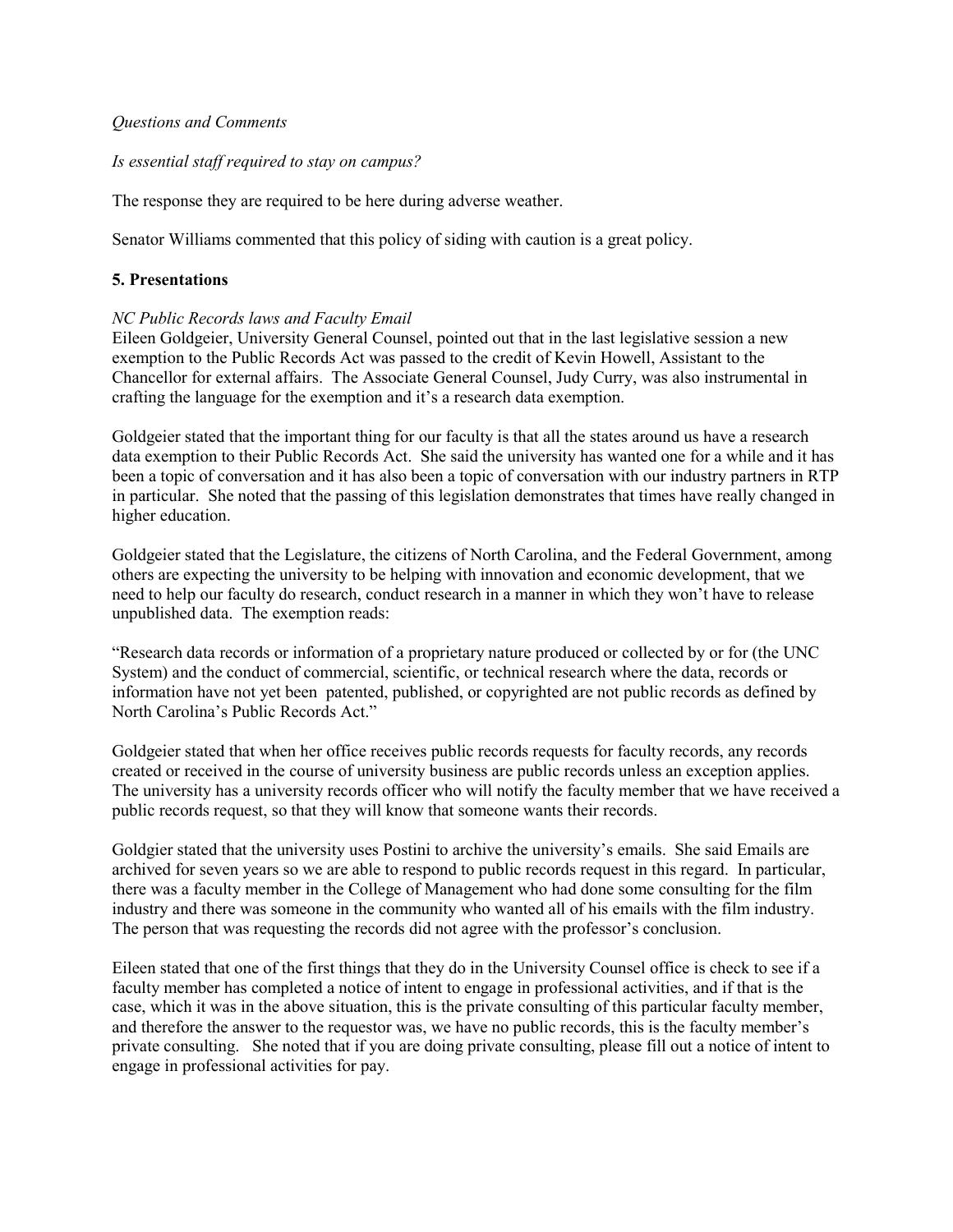### *Questions and Comments*

*Do you plan to disseminate this information to the entire faculty?*

The response was that she plans to share the information in the bulletin as well as send it to the faculty.

Vice Chancellor Hoit noted that everything is definitely discoverable including voice mail.

Eileen added that there is a difference between discoverable and public records request. If we receive a public records request and there are emails of a personal nature of a faculty member, it is not university business. We occasionally get a subpoena in a divorce case for all of his or her emails, in which case all of the emails have to be produced.

### *What happens if you use a personal email address from your office computer?*

Vice Chancellor Hoit responded that if it is not an NCSU account the university has no access to it.

Eileen pointed out that you cannot use a personal email account to avoid the Public Records Act.

*Is all university emails performed by university employee*s *on university computers subject to open records?*

Eileen stated that it depends on what is being transacted in the emails. The foundations are private, nonprofit corporations. Business of the foundations is not subject to the Public Records Act.

Eileen stated that there are multiple exceptions to the Public Records Act. She said if they receive a public records request for your emails they would consult with you and segregate out the IPEDS and federal law.

#### *Is your standard operating procedure to first talk with the faculty member?*

The response was yes.

*Does that same process apply to someone who has left the university?*

Eileen stated that depending on where that person might be her office would probably collect the email and talk with the department head and dean, but as a courtesy they would want to let you know that someone has requested emails that you created or received in the course of your position.

#### *Isn't it true that as a condition of employment that you agree that the university can access your emails?*

Vice Chancellor Hoit stated that there is a computer use agreement that specifies the reasons the university would access any of your belongings and before that is done University General Counsel is consulted to see if someone has been perceived as breaking the rules.

# *Who determines if the rules have been broken?*

Eileen stated that if it is a personnel matter concerning a faculty member the Provost will be consulted. If it is a non-faculty matter, the Associate Vice Chancellor of HR will be consulted.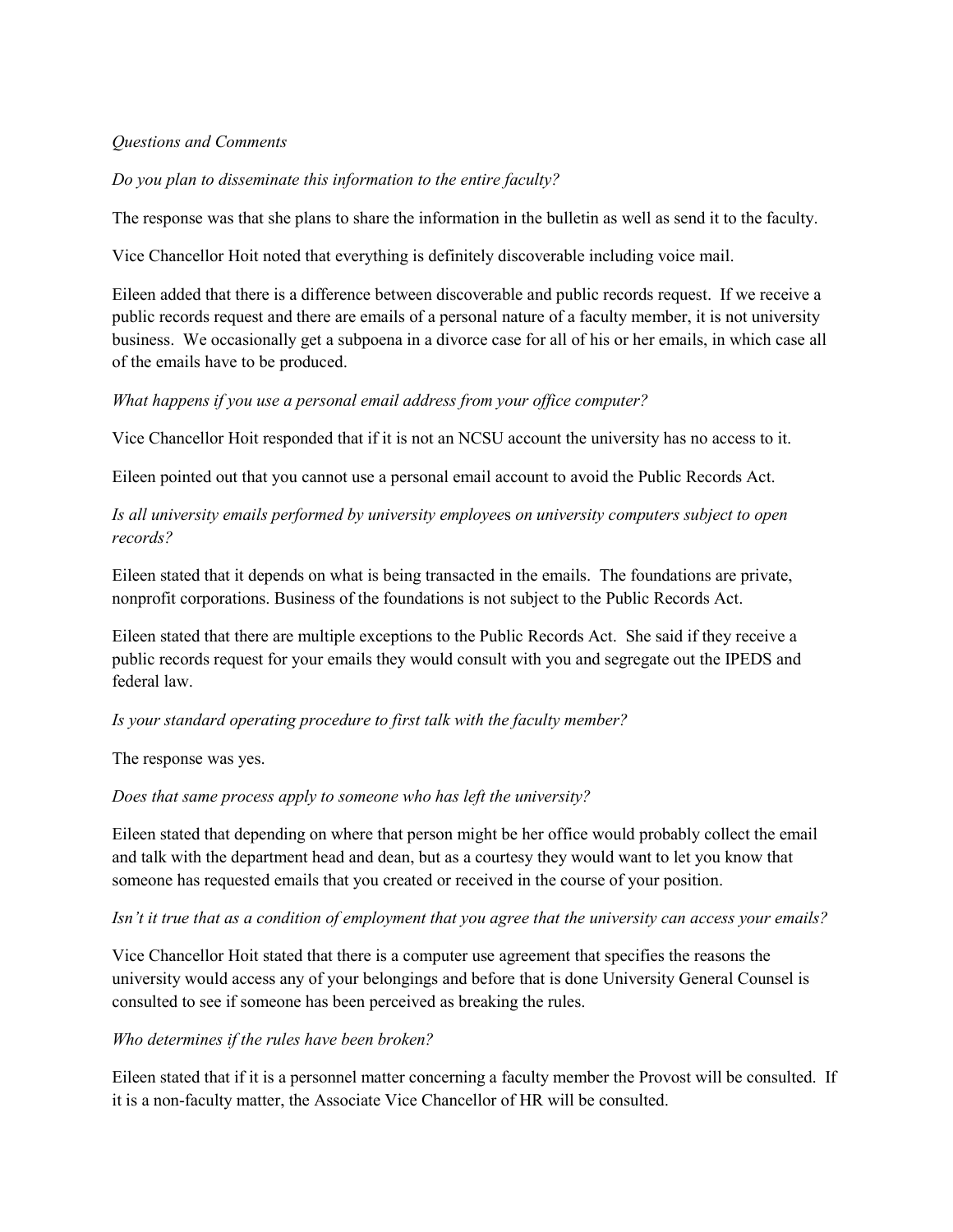# *Suppose you are using an account that you regularly use at work such as a private server, are those emails confidential?*

Provost Arden stated that if you are using a private email on a separate account it is not subject to a public record request.

# *Institutional Research and Planning*

Mary Lelik, Senior Vice Provost for Institutional Research and Planning reported on some of the activities her office is engaging in this academic year.

Lelik stated that they are trying to fulfill those accountability demands that were made to reorient the office to provide service to the university community. She said they went through a strategic planning process this past year. Their mission is service to the university to provide access to reliable data and tools to contextualize the policy conversation.

Lelik stated that they have taken the goals, established objectives and created initiatives. They have characterized them by types of activities that they are engaging in this year. She went on to highlight some of the activities they engaged in last year. She said one of which was a peer analysis because there are so many instances in which the question comes up, what would Stanford do? Looking at other institutions like ours who have gone down the road before us, that could help inform the conversations that we are having as we try to deal with budget challenges and any other issues that face the university.

Lelik stated that they conducted the enrollment model analysis this past fall and as a result produced a tool that allowed them to automate the enrollment projection data collection process and also get more information out to the faculty. She said one of their chief goals is transparency, there is not this black box or behind the scenes information, that you know what data assumptions we are using.

Lelik stated that they are currently working on the unit planning data. There is a whole wealth of information that this office once produced on a regular basis that the reaccreditation process sort of diverted the resources away from that. We are going to spend spring semester restoring that base of information.

Lelik pointed out that data for planning and evaluation has been out there and those that have been here and know that information was available in the past, we are going to pick up where they left off, update that information and make it available to the campus community. We will make very clear what underlying assumptions go into those data so if there are questions about where does that information comes from you will know what the source is.

Lelik stated that another key initiative that is going to be available this semester is faculty data verification. The point of a lot of this information is to be able to say who our faculty are. There is faculty that is used by General Administration for a variety of purposes. There is the IPED definition, the federal definition, there is AAUP. We want to make clear what all those definitions are but at the heart is that we want you to feel comfortable that we are naming faculty appropriately for whatever the question is at hand. We are working with faculty affairs and will continue to do so to come up with mechanisms for insuring that we all understand what that information is.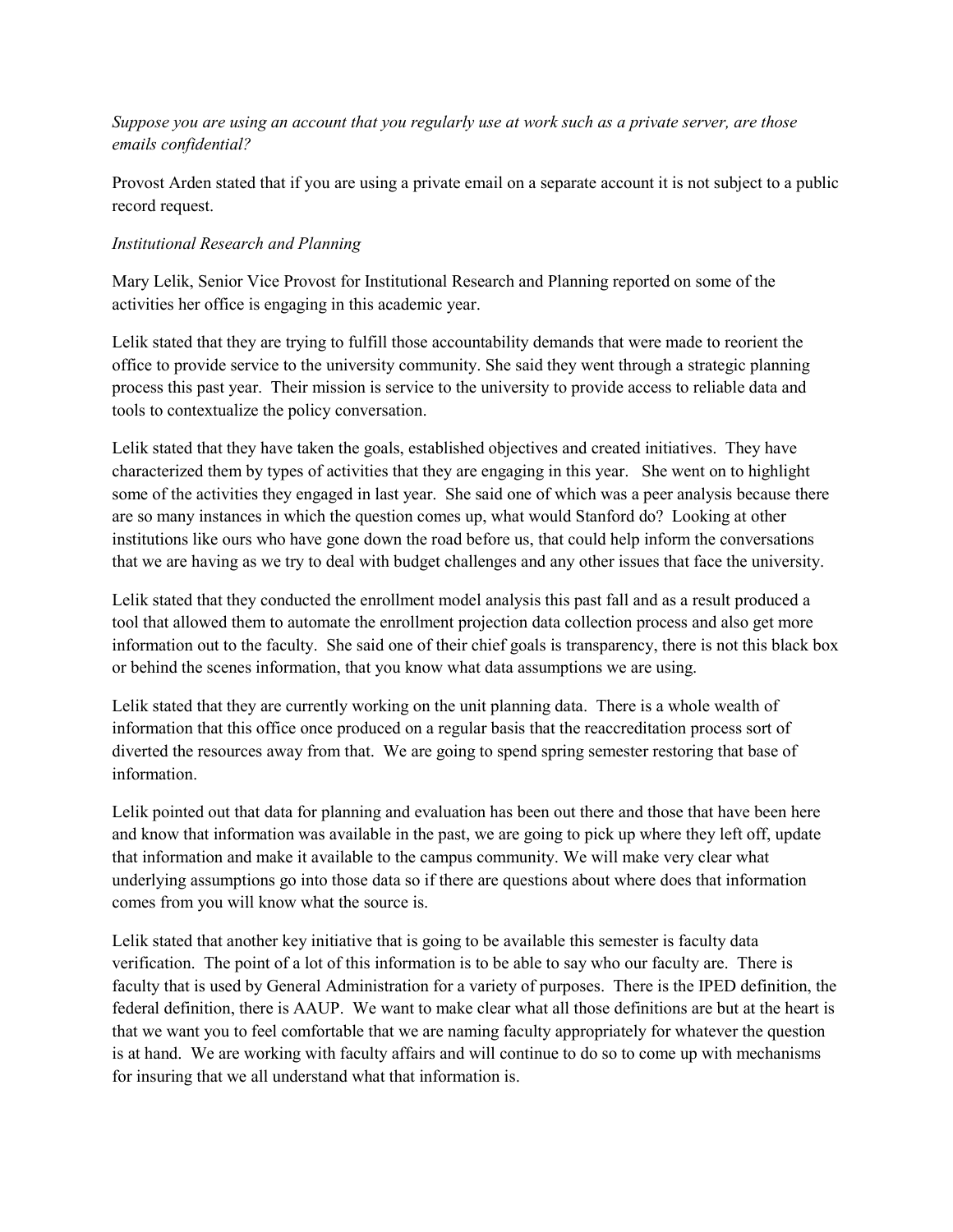Lelik stated that they are moving forward with the roadmap for faculty activity reporting. We again partnership with faculty affairs so that we have the fully featured set of information on faculty related to instructional activity, research, service, all of those pieces of work that are real faculty work and are available so that you will have that information available for whatever purpose you need in terms of identifying the full range of faculty.

The other piece that we are focused on is the Ex Officio on budget restructuring task force so that we can insure that will have consistent institutional data that's being used as that group formulates its recommendations to the Provost and Chancellor in terms of how the budget allocation process will work so that we will have a consistent set of information.

# *Questions and Comments*

*Senator Orcutt thanked Vice Provost Lelik for making the data available.* 

*Senator Cubbage stated that his college has been trying to figure out how many faculty are in their department and have not been able to do that. He noted that they have tenure track, joint, adjunct, and associates. He has heard that they are using an aggregation of all of those when they do some of their metrics from external ranking bodies. He wants to know how that can be divided out.*

Lelik stated that they have revived an in house Wiki and they are going to deploy that so that there will be a faculty description that will tell you what the various categories are, and when there is a metric or ratio that is using faculty as the denominator you will know which definition is appropriate for that particular metric. You will have the constituent elements of that information so that if there is something that is more meaningful to you, you will be able to establish the internal ratio to look at in the way that resonates how you do business.

The plan is to have those sorts of standard definitions available in a way where it is sort of fool proof, that they will only see the institutional portrayal of information in line with the external accountability definition.

Lelik said she is very excited about providing information that allows you to determine if this is the appropriate definition for this internal purpose. She stated that the external audience won't see that. You will be able to compare that to know what the differences are.

# *Life Sciences First Year Program*

Dr. Jane Lubischer, Director of the Life Sciences First Year Program, gave a brief overview of the newly created Life Sciences Program.

Dr. Lubischer stated that they had a couple of goals for this program. They wanted the students to have the opportunity to spend a year getting to know in more detail what is really available in life science at NC State and to make an informed decision, a decision based on more of the details of these based programs and also on a correct rationale.

Dr. Lubischer stated that they had a lot of students coming in wanting to major in Biology because they wanted to go to med school. If you look at the numbers, students in the humanities get in at a higher rate.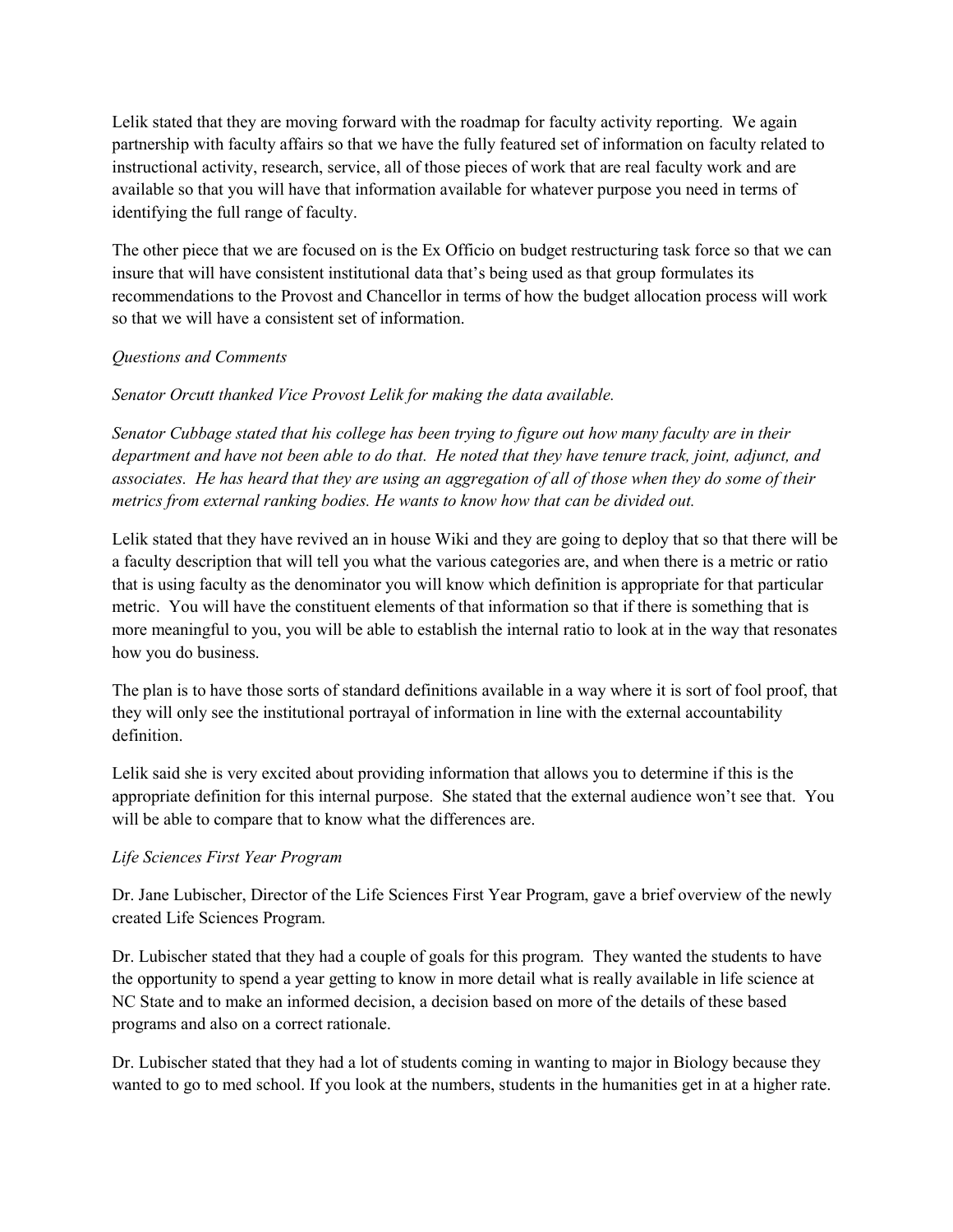We want to give the students an opportunity to really think seriously about what they think their major is going to be.

Lubischer stated that the other reason they wanted to form this program is because there was a few programs in nutrition science and microbiology, where students were coming in discovering those disciplines as juniors. She said they would like the students to be introduced to these disciplines in their first year in a more serious way than they are getting.

Lubischer reported that the program spans two colleges, the College of Ag and Life Sciences and the College of Sciences. There are four departments involved and within those four departments there are seven undergraduate degree programs. She noted that two years ago students admitted to any of those seven programs would have come straight into the degree program and now they just come in as a Life Sciences first year student.

The program is overseen by a faculty program committee. One of the key features of the Life Sciences First Year Program is a proactive advising program. There are four professional advisors whose sole goal is advising these first year students and guiding them through this process. They teach a course, so the student will see their advisor once per week in class plus the individual meetings.

Lubischer stated that the students take a common curriculum when they come into the program. We modeled the Life Sciences First Year to the Engineering First Year Program. All of the students in degree programs have pretty much taken the same things. There are some advising issues to deal with. The advising team works with the freshmen throughout the summer to advise them as they go through the self-enrollment process. They created two new courses which are LSC 101 and LSC 103.

LSC103 deals with transition and college issues and is taught by the college advisors. LSC101 is a course that needs two credits of the interdisciplinary perspectives requirement for all of these students and this course guides students through a metacognitive approach to (1) critical and creative thinking, (2) the nature and practice of science, (3) the rhetoric of science, and (4) the process of learning.

The students are expected by the end of their first year to apply to degree programs. All the programs together have agreed on their specific entrance requirements.

Lubischer stated that they have surveyed the students to see where they plan to go in terms of a major and from June to November programs like microbiology have quadrupled the numbers. The Nutrition Program has seen an increase. Plant Biology went from one to four students and Bioscience is the one that is decreasing.

#### *Questions and Comments*

#### *How many students do you have in the program?*

Lubischer stated that the admission last year was a little less than expected, but they had 360 students*.* 

*How many students' GPAs have mathematically prevented them from going into any of the seven majors?*

Lubischer responded that she doesn't know yet, that requirements are really based on the full year. She stated that they are not doing this to try to cut students out.